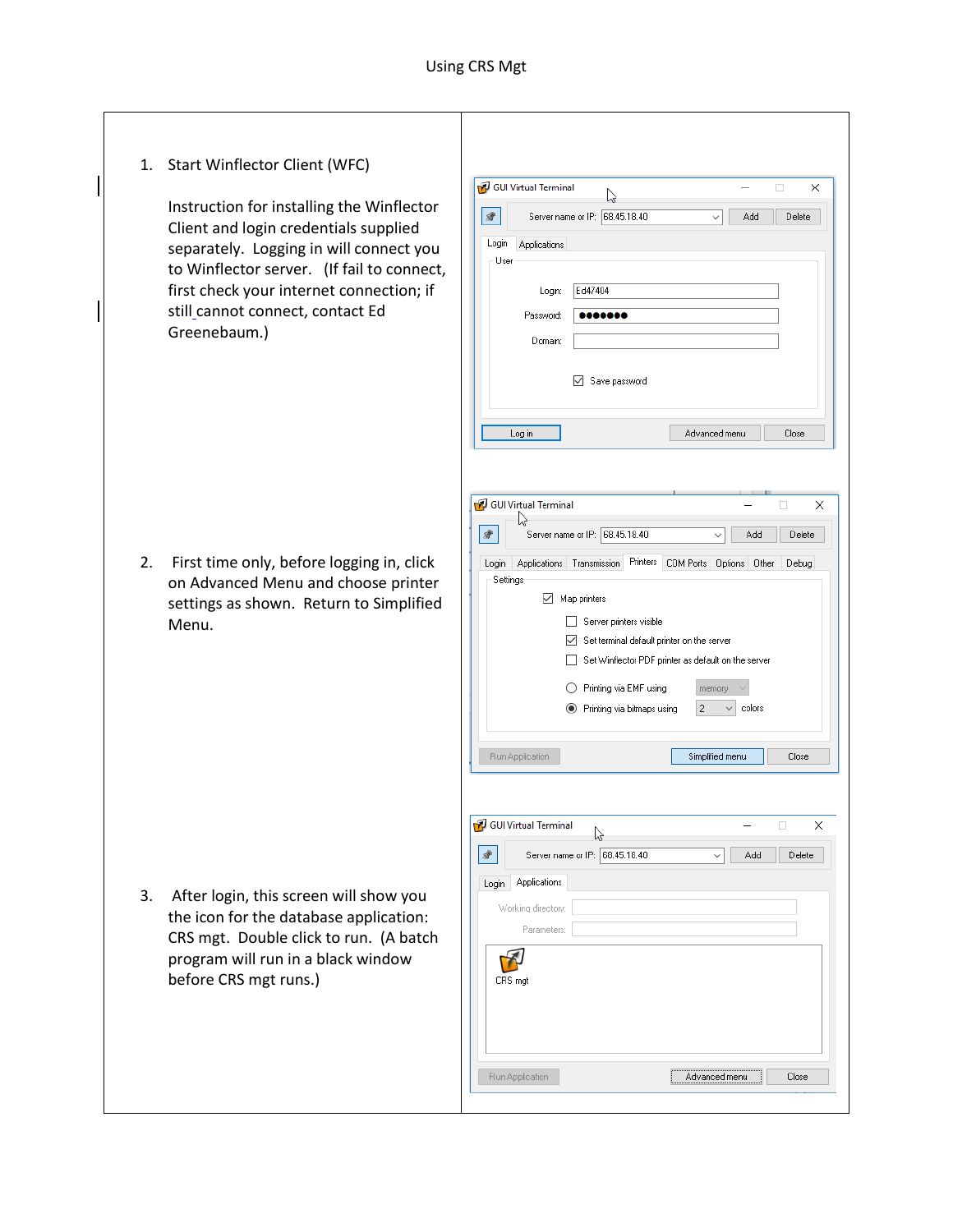| 4. CRS mgt login window. Enter your<br>UserID and Password.                                                                                                                                                                                                                                                                                                                                                                                                                                                                                                                                                                                                                                                                                                                                                                                                                                                                                                                                                                                                                                                                                                                                                                                                                                                                                          | <b>CJAM</b><br><b>User Login</b><br><b>UserID</b><br>led2.<br>$\checkmark$<br>*******<br>Password:<br>LOGIN<br>CANCEL<br>じ |
|------------------------------------------------------------------------------------------------------------------------------------------------------------------------------------------------------------------------------------------------------------------------------------------------------------------------------------------------------------------------------------------------------------------------------------------------------------------------------------------------------------------------------------------------------------------------------------------------------------------------------------------------------------------------------------------------------------------------------------------------------------------------------------------------------------------------------------------------------------------------------------------------------------------------------------------------------------------------------------------------------------------------------------------------------------------------------------------------------------------------------------------------------------------------------------------------------------------------------------------------------------------------------------------------------------------------------------------------------|----------------------------------------------------------------------------------------------------------------------------|
| 5. Click on Community button and screen<br>below will appear. (VORP lead mediators<br>will have a VORP button available as<br>well.) This opening screen shows an<br>empty case. Do not enter data in<br>empty case.                                                                                                                                                                                                                                                                                                                                                                                                                                                                                                                                                                                                                                                                                                                                                                                                                                                                                                                                                                                                                                                                                                                                 | <b>Community Justice and Mediation Center</b><br>Community<br>Exit<br>Database<br>ド                                        |
| M. Microsoft Access - CRSmgt: Database (Access 2007 - 2010)<br><b>EB</b> Community Navigation Form<br>Community<br>by Party A<br>$\checkmark$<br><b>Community Cases</b><br>$\overline{\phantom{0}}$<br>by Party B<br><b>Find Case:</b><br>$\overline{\phantom{0}}$<br>by Staff<br>by Case Number<br>$\checkmark$<br>Community Case Number C-1<br>Print Case History<br>Case Category<br>$\checkmark$<br>Case Status Closed<br>$\backsim$<br>Currently Responsible<br>$\checkmark$<br>Close date 1/1/2000<br>Party A Referral Info Party B Staff Assigned Activity Log / Events Case Disposition Documents<br>▲<br>Contact Details Click to Add Party<br>Name<br>$\smallsmile$<br>if Not Found<br>Role<br>$\checkmark$<br>Participate<br>$\mathbb{P}$<br>□ Consent<br>Note<br>DO NOT USE THIS CASE NUMBER<br>Exit to Switchboard<br>$\equiv$<br>Number in Household<br>Household income<br>Exit Database<br>Race<br>$\checkmark$<br>□ City Resident<br>D-A_Abuser<br>Marital<br>$\checkmark$<br>D-Ain Household<br>$\Box$ Homeless<br>Education<br>$\check{~}$<br>$\Box$ CUI-ever<br>Single-parent<br>□ CUI-current<br>Female-head<br>Occupation<br>$\checkmark$<br>Hispanic<br>Disabled<br>$\checkmark$<br>Contact Details Click to Add Party<br>Name<br>$\checkmark$<br>if Not Found<br>Role<br>$\checkmark$<br>Participate<br>▼<br>Consent<br>Note |                                                                                                                            |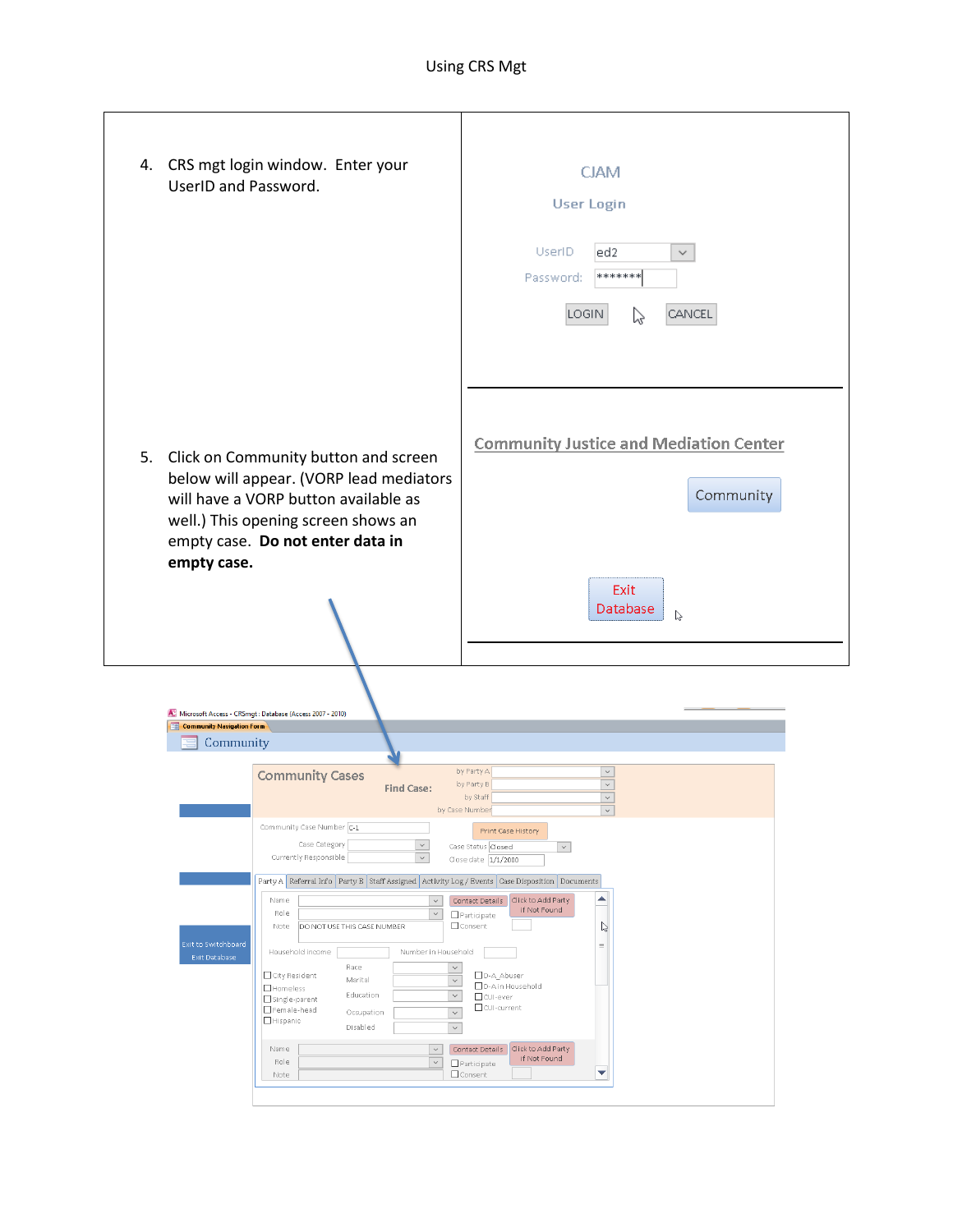**6. Entering data for your case:** a. Enter case number Daty Resident<br>Discondess<br>Discoge-parent<br>Distiganic<br>Distiganic Community Cases w Kum in Find Case by **Note** Role Note Role Case Number field. **Referral Info Party B Staff Assigned** ntiy Respo Case Category esto. (Drop down list will Kristian Logan Smith Plaintif puak. show cases to BOQ) insert which you have uscon  $\overline{\mathcal{L}}$ š Lead mediator been assigned.) b. Fields above tabs iners ă Find Case: will have been filled **State**<br>**BO Currently English United** in by staff.  $\frac{1}{2}$  $\left| \left| \right| \right|$  $\epsilon$  $\left\langle \cdot \right\rangle$ **7. Party A and B tabs:**  DParticipal<br>Diconsent **D**Partis Log/Events Case Disposition Contact Detail by Party B by Party A by Staff date a. Information for Dow Do.A atus closed Dou-ever **Downh** Print Case Hi STOZ/OT/TT known clients will ķ  $\mathbb{R}$ have been entered by staff. **b.** Additional clients may need to be g  $\langle$ entered. The drop down list shows  $\boxed{\equiv \; \mid \; \blacktriangleright}$ those related to parties who should be included. Since this is tricky, **ask staff or the case manager to do this**   $\overline{\mathcal{E}}$ Last Rameses **for you.** Imani nder Female  $\overline{\mathbf{v}}$ 8. **Accessing Client Client History** Note: DOB **Contact**  Address 1 404 W. Kirkwood Ave Thurs/Fri evenings after **Information** 7pm Address<sub>2</sub> City Bloomington a. Click on Contact State Indiana Cancel Details button. Zip 47403 b. Update contact Telephone 1 317-400-0189 Exit information as Telephone 2 needed. Email *irameses@indiana.edu* c. The Note field contains client information not particular to this case.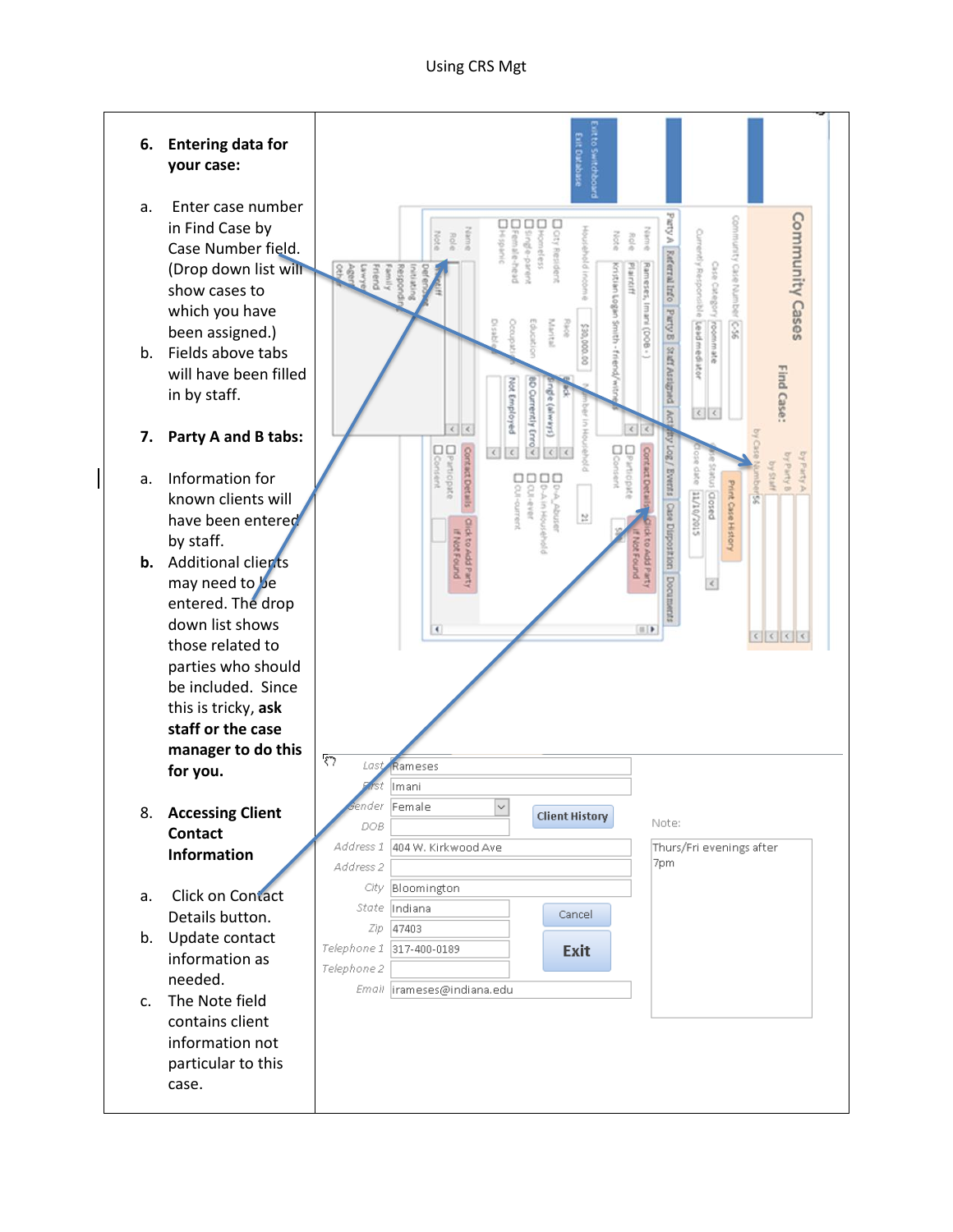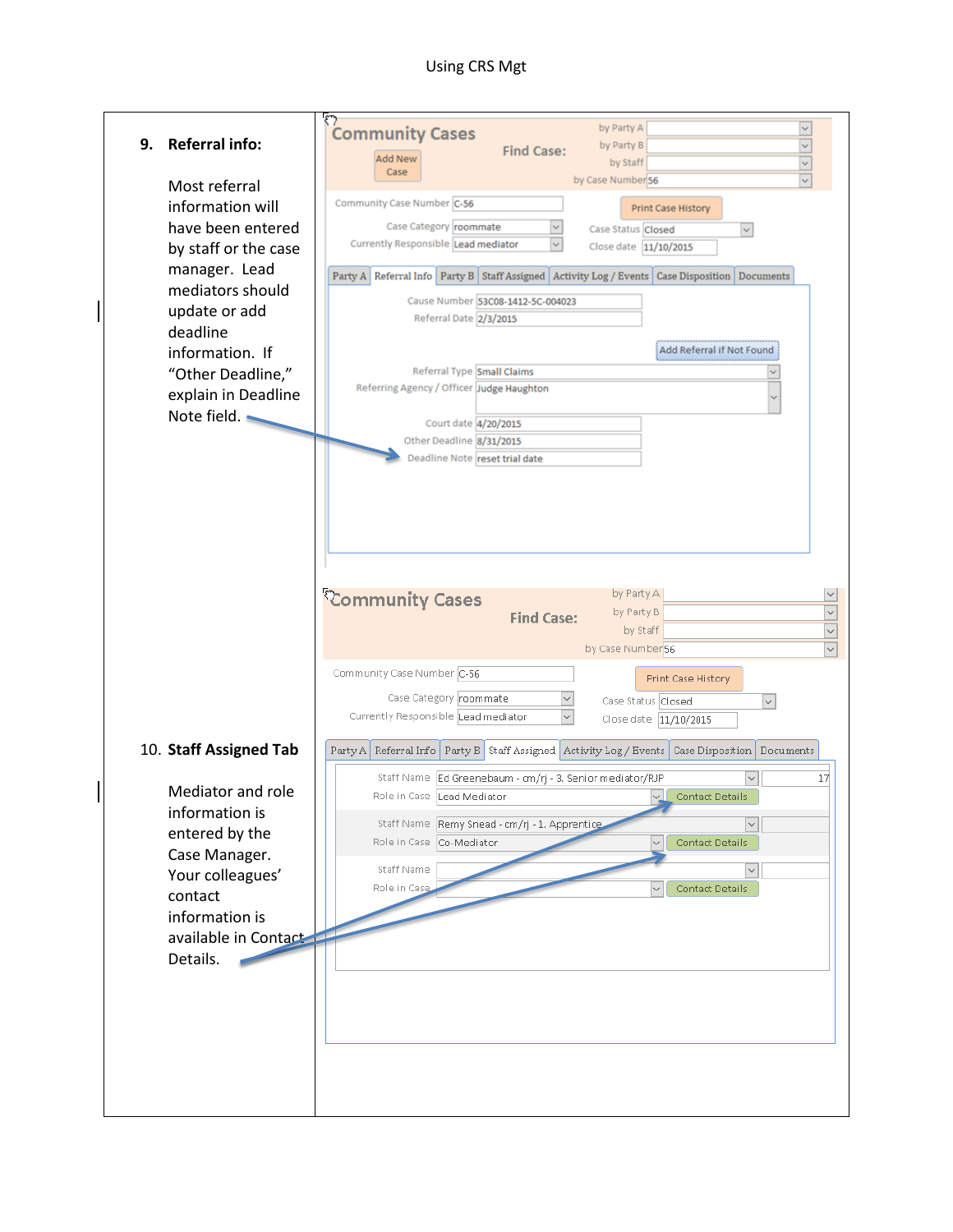